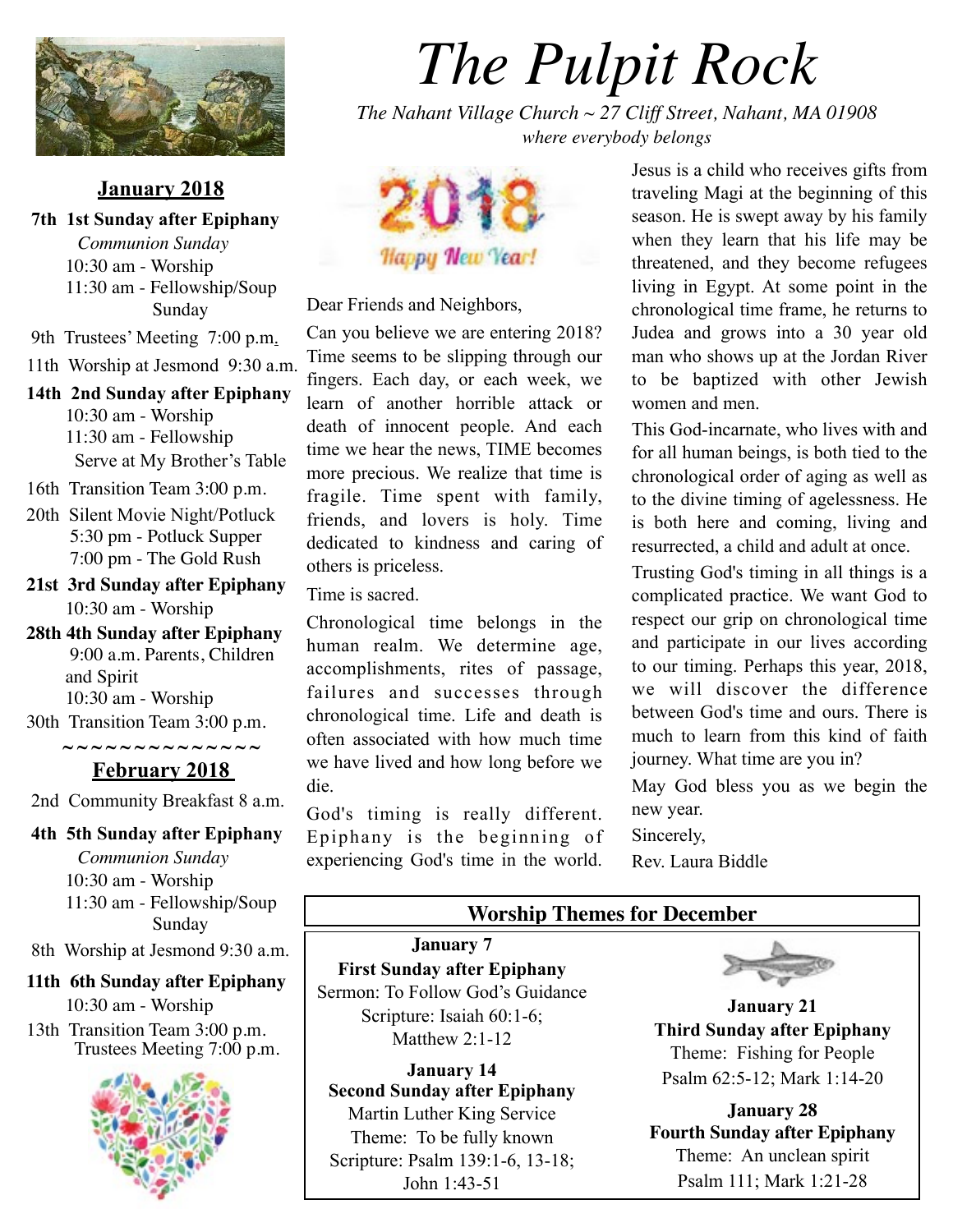

## **A message from your Co-Moderators**

Jesus is born… Now what? Presents have been opened and

guests have gone home.

Spring is a long way off, and now it's time to settle in for the rest of winter.

Now what?

The month of January was named after "Janus", the Roman God of gates and doorways, openings and closings, hibernation and emerging from deep withdrawal.

He was a tricky little guy who pointed to our reclusiveness and reflections of our past, and our contemplation of our future

January – a month to catch our breath and then feel the light within us, after our time of hibernation; worn down by foul weather and lack of light.

Now what?

Well, Soup Sundays are starting up, always a crowd pleaser.

We are moving into the Chapel soon for the winter, warm and cozy.

On 1/14 we will have a Martin Luther King service, that's bound to be inspiring.

On 1/20 Rob Humphreville will be playing piano to a Charlie Chaplin movie-a completely improvised screen play-genius.

And that's just January. Who knows what February will bring?

Now what?

Happy New Year.

Respectfully yours, Rich Stevens and Maria Welsh



# **Bible Studies**

Hello Sojourners, We are beginning our Bible studies in January on the 11th at 11:00. Please bring friends!! Rev. Laura

# **Martin Luther King Worship Service**

Sunday, January 14, 10:30 a.m**.**





# **Nahant Community Breakfast scheduled for Friday, January 5 has been postponed until April 6 due to weather.**

The **February 2nd breakfast** will feature Town Administrator Jeff Chelgren who will discuss the Town Budget and other issues to be addressed in the Town warrant.

The April breakfast will feature a presentation by the Nahant Police Department on Scams: how to detect, prevent, and protect against them. SCAMS are Scheming, Crafty, Aggressive, Malicious! The presenters will be Police Chief Robert Dwyer and Officer Matt Morneau.

The free breakfast starts at 8 a.m. Please plan to come for a hearty breakfast, an informative presentation and wonderful camaraderie. All are welcome. Spread the word and bring a family member or friend.

Arrangements for transportation of elders to and from the breakfast may be made by calling the Tiffany Room a few days in advance of the breakfast at 781-581-7557.

We hope you had a meaningful and wonderful Holiday Season. We wish you the very best for the New Year and hope to see you at the February 2nd breakfast.

Cal and Marrit Hastings Community Breakfast Coordinators

# **Tickets To Silent Movie Saturday, January 20th**



The Silent Movie Night is preceded by a pot luck supper.

The movie to be shown is "The Gold Rush," directed by and starring Charlie Chaplin. The movie was made in 1925, and it is claimed to be one of the bestand most influential films ever produced. In 1998, the American Film

Institute chose "The Gold Rush" as one of the 100 greatest films ever made.

Live piano accompaniment will be provided by Rob Humphreville. This is a NOT TO MISS EVENT! Tickets are \$20. Get your tickets early since seating is limited. **The potluck supper starts at 5:30 p.m.; the movie will be shown in the Chapel at 7 p.m.**